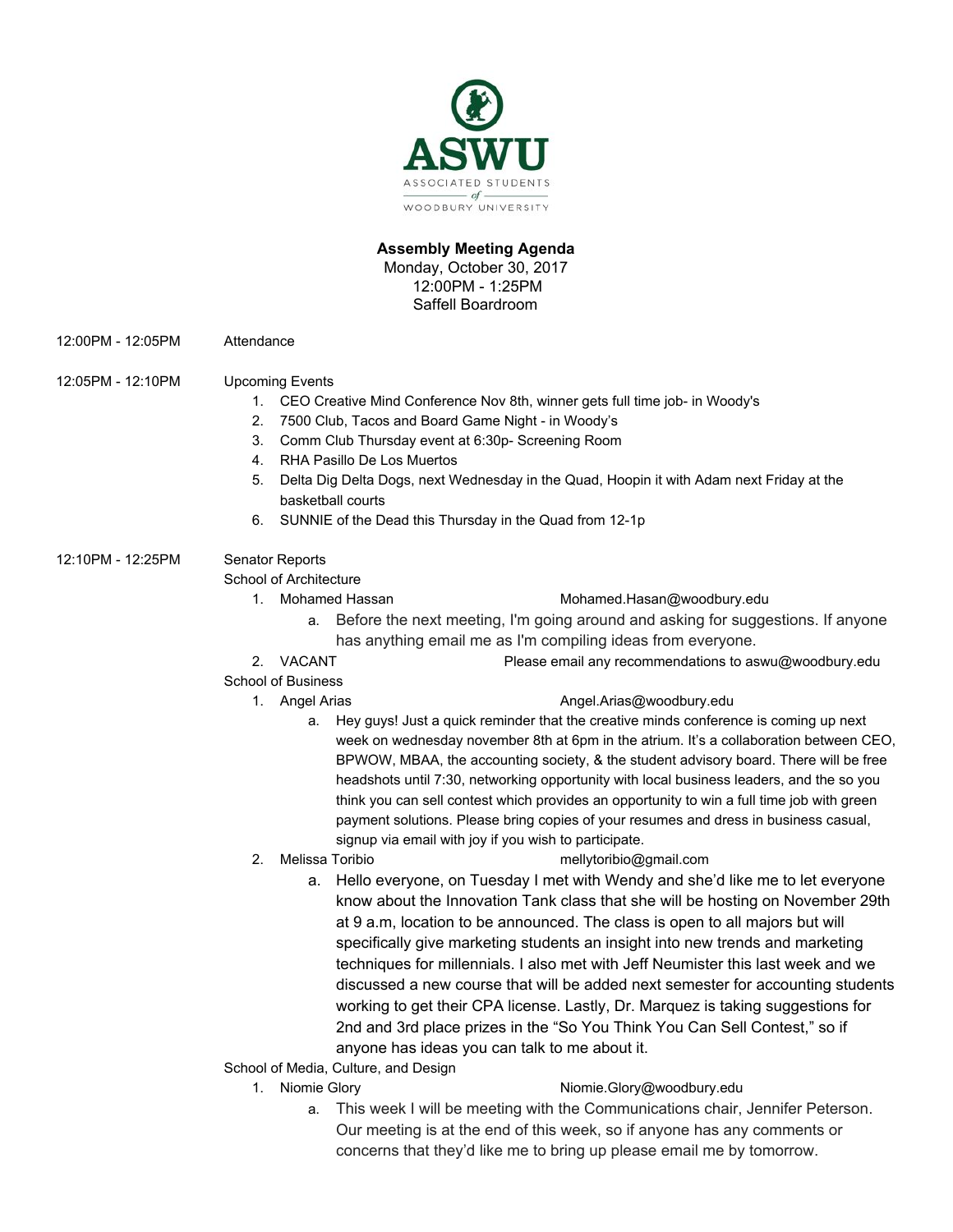2. Anna Harrington Anna.HarringtonBilu@woodbury.edu

- a. Niomie and myself have created an MCD Survey that is officially available through the ASWU website; students can access this by going to ASWU.woodbury.edu. The survey addresses: — software need, lab hours, internship opportunity, advocation from ASWU, and faculty and staff support. I have been helping guide students to the Survey through word of mouth and through GroupMe messages. I plan to continue directing students to the survey in order to get a substantial amount of responses.
- b. I will also be meeting with Sue Vassella today, Monday the 30th, at 3:30pm to go over: the possibility of extending the Design Lab hours for students, a concern about a live beehive within the Design Studio, and the chance of bringing high school students on campus to view the MCD Program that Woodbury offers.
- c. I am also in the process of scheduling meetings with William Novak, the chair of both Animation and Game Art and Design, and the Animation department's co-chair Doug Post. These initial meetings will give me the chance to introduce myself and better understand their thoughts, concerns, and ideas for the rest of the year. Once I have met with Novak and Post, I shall continue to meet with the Film, Anthropology, Design Foundation, and Fashion chairs.

# College of Liberal Arts

#### 3. Akeima Young akeimayoung@hotmail.com

- a. Hey everyone hope you all had a good week! This past I had to reschedule a meeting my dean, when we meet we plan to discuss ways to improve student involvement in the college.
- 4. VACANT Please email any recommendations to aswu@woodbury.edu
- 12:25PM 12:40PM Executive Board Reports
	- 1. Alexandra Holguin, President alex.holguin@woodbury.edu

- a. Coffee Vending Machine: The coffee vending machine will be installed Wednesday.
- b. Woody's Lounge Furniture: We are proposing this to Randy and other today via email and will keep you all posted on the progress.
- c. Student Life Fee Increase: We will be voting on the student life fee increase the week of the 13th. Flyers will begin going up Tuesday please be sure to spread the word about voting to increase the student life fee from \$100 to \$125. Unfortunately this will not be active until the fall due to financial aid for the academic year already being set but we hope since we are voting in the fall without elections that we can put more time and attention into this process.
- 
- 2. William Garcia, Executive VP william.garcia@woodbury.edu
	- a. Projects are still in the works from the interns, the ASWU E board has also taken on projects. Updates will be given upon completion
- b. If you have any ideas for projects, please reach out to my email which is on the minutes 3. Bennet Cariaga, VP of Finance bennet.cariaga@woodbury.edu
	- a. Hi everyone! Hope you have been all working hard and are starting to enjoy the cold temperatures recently. I have been a bit overwhelmed in the last week and will continue to be busy this week with a few items that I have been working on.
	- b. I have submitted a proposal for the Woody's lounge furniture to be approved by the administration. These included drawings, furniture renderings, examples, material selection, and more.
	- c. There have been a few orgs who have not completed their OAC Reconciliations yet. Please have them done ASAP and if there is something missing from your submission that prevents you from completing the last step, just let me know what it is and why to avoid being fined.
	- d. With that being said, there are no deadlines for reconciliations this week. I'd like to thank Behind the Seams for submitting their reconciliation as early as they could!
	- e. One last courtesy reminder: Please take down flyers as soon as your event has finished. This frees up space for other orgs to post their flyers as well. For OAC events, you may be fined.
- 4. Marta Huo, VP of Student Orgs marta.huo@woodbury.edu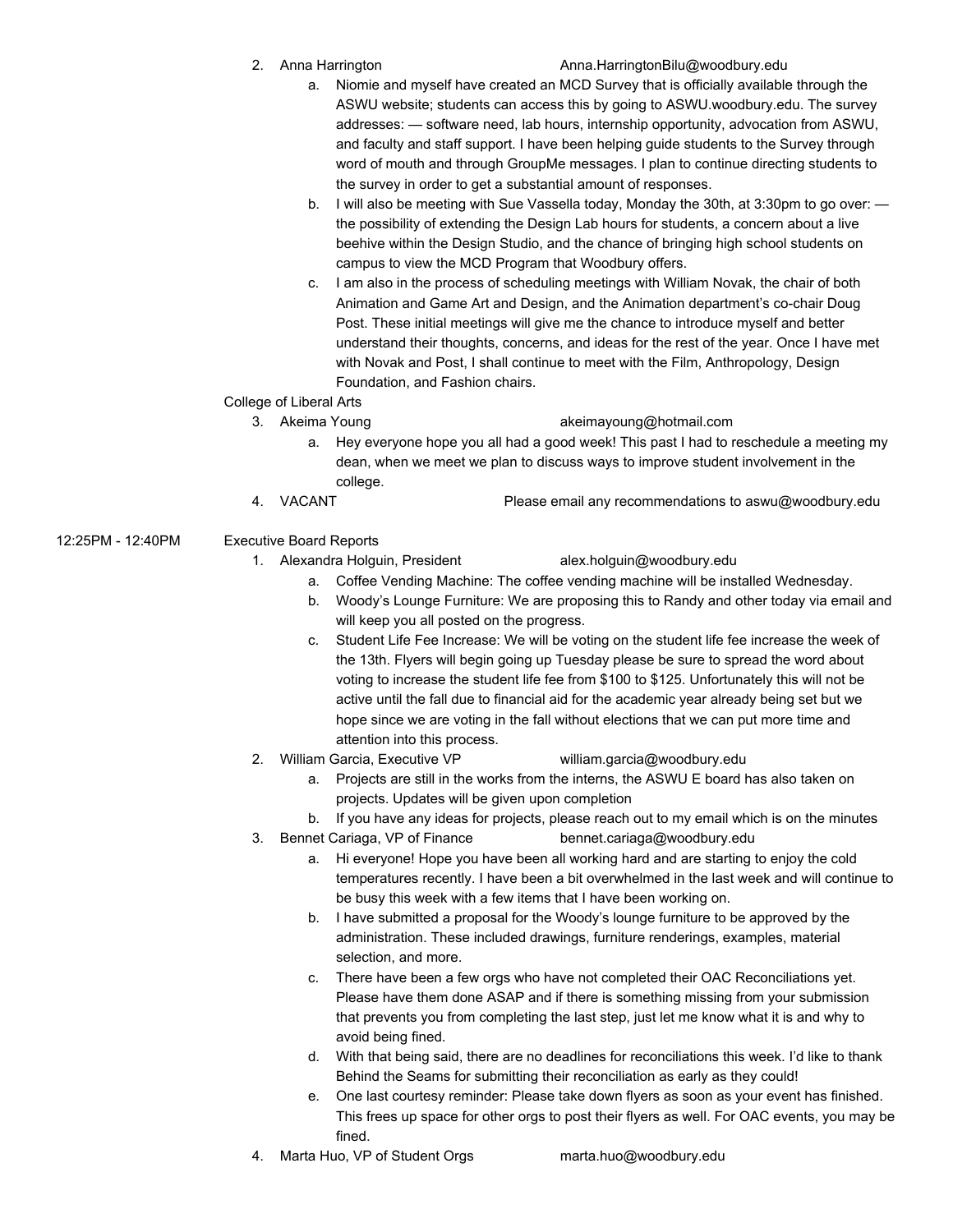- a. Hello everyone hope midterms went well and no one got sick. Black Student Association is now officially active.
- b. A reminder that when submitting an invoice, you need to have a check request that is signed attached to it. Also you can not create an invoice it needs to come straight from the vendor. Also please keep in mind that it takes two weeks for an invoice to be processed and done. So please turn it in before the two week mark of an event. Allow some push back time for your org incase if anything goes wrong. No paperwork can be processed overnight so please keep this in mind.
- c. Stress busters time frame is from 11/27 to 12/4, if anyone wants to participants will let me and Michelle Sidney know about the activity first before submitting the FREA and flyers. We will need to approve of the activity since it needs to be a stress buster. If any org needs help coming up with an event idea please reach out to me. I am here to help in any way necessary.
- d. Thank you
- 5. Adam Ramirez, VP of Marketing [adam.ramirez@woodbury.edu](mailto:adam.ramirez@woodbury.edu)
	- a. Hey everyone. Remind, for November's OAC events calendar flyers, if you want to be featured, you need to have your FREA/flyer submitted at least 3 weeks in advance because I am only allowed to put events that are approved in time before printing these monthly event flyers.
	- b. Since no one took a picture with me after assembly last week, I will use everyone's organization logo as their image for our social media spotlight. I will send out an email shortly after this meeting to the president of your org with questions to answer for your post description. Thanks
	- c. FREA/Flyers due this week:
		- i. BPWOW/CEO High Tea Due Today
		- ii. ASA Thanksgiving Dinner Due Tomorrow
		- iii. Accounting Society, Animation Club, ASA, BPWOW, CEO, AIAS, Delta Sigma Phi, PSA, - FREA/flyer will be submitted for everyone so no need to worry about that.
		- iv. RHA Harry Potter Dinner, Accounting Society/RHA Bowling Night FREA/flyer Due Friday
	- d. ASWU tabling, 2 more times this semester
	- e. President will be out during lunch, he has his own umbrella
	- f. Let your organizations know
- 6. Autumn Davis, VP of Student Life [autumn.davis@woodbury.edu](mailto:autumn.davis@woodbury.edu)
	- a. Next week is the last CAB n get it
	- b. Winter festival planning is moving along well- which is quite fitting seeing as it seems to be finally cooling down! Orgs, if you haven't responded to CABs email regarding winter festival by tonight at 7pm, I will just have the team assign you a table and some chairs. As for organizations who still wish to request OAC to collab- please do so by 7pm tonight… I even have a list of things you can contribute to make it easier.
	- c. Tomorrow is halloween, aka the best day. CAB will be sponsoring Voodoo Donuts at RHA's pasillo- we hope to see you there!
	- d. Lastly, CAB has also begun planning for late night breakfast- we will NOT be having crepes- its old and getting boring/played out. Instead, we will be doing something fun and a little different. I'll tell you all about it next week, so get excited!
- 12:40PM 12:45PM Advisor Report
- -
	- 1. Mauro Diaz [mauro.diaz@woodbury.edu](mailto:mauro.diaz@woodbury.edu)
		- a. ASWU is leading by example, they are working with masks on
			- i. Follow this example
			- ii. We do not need to spread our sickness
			- iii. Cover yourself if you are not feeling well, stop by the first aid center
			- iv. Wash your hands, don't touch your face
			- v. Drink water
			- vi. Eat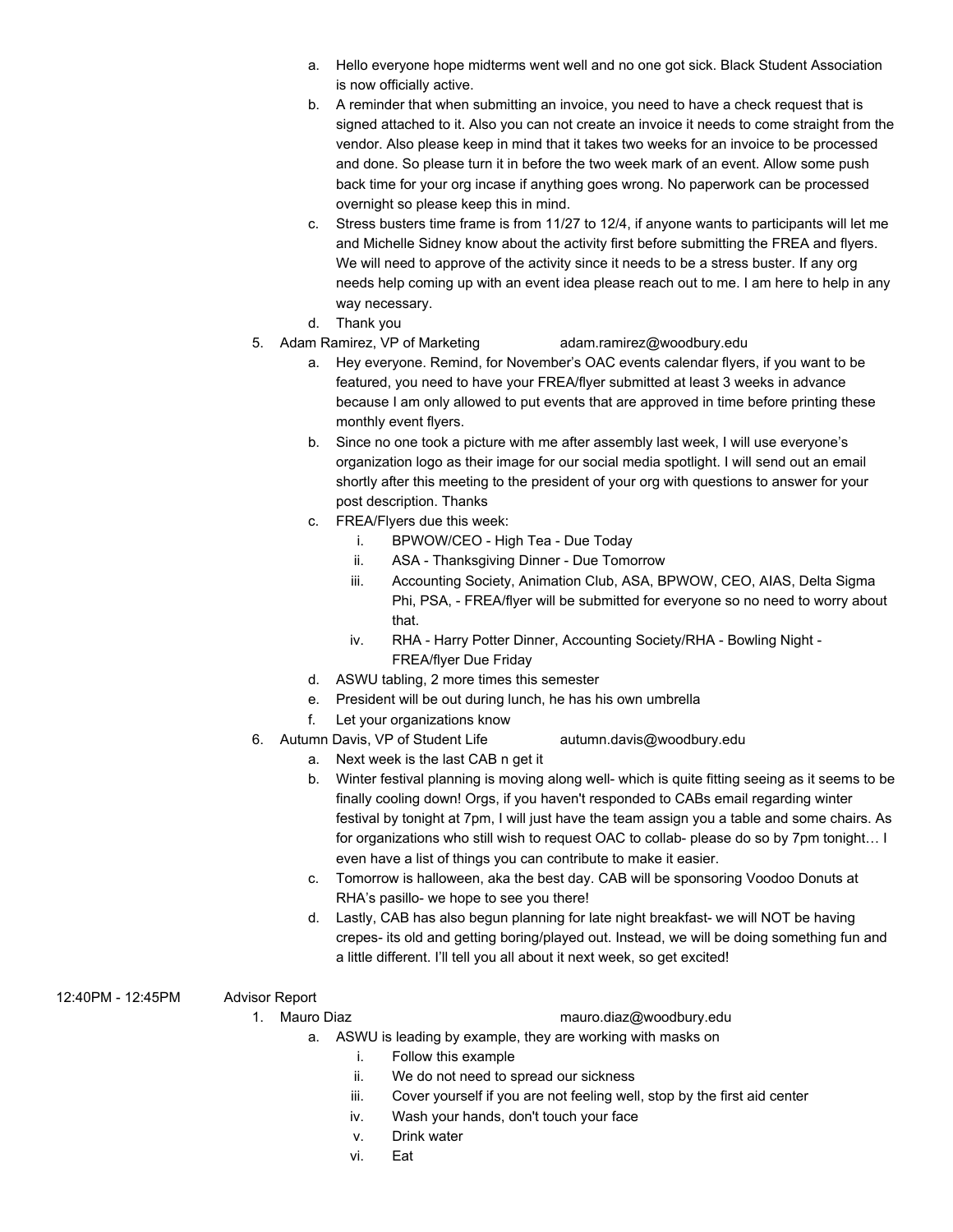- vii. Try to get some rest
- viii. Don't just try to push your way through
- b. Remind your classmates that the dining hall is open 24/7
	- i. Flyers will be put out to let students know
	- ii. Woodys door closest to south hall will ALWAYS be open
	- iii. ALL doors will be open to enter Woodys
		- 1. If any of these doors are locked at night, email Mauro
- c. Dust from fires will be coming down when it rains here, flooding may occur
	- i. Mudslides may also occur, this happened 6 years ago
		- ii. Give yourself extra time to travel
- 12:45PM 1:15PM Guest Speaker: Randy Stauffer, Sr. VP of Academic Affairs
	- 1. Been at Woodbury, started in 1990. He comes from architecture and interior architecture. Started full time in 2001 as chair of arch, then became Dean of Architecture, then he was pushed into higher positions
	- 2. Student Lounge Space Project
		- a. We have proposals right now
		- b. Space is tight
			- i. Dedicated studios for design programs
			- ii. Semi dedicated labs for technology courses
			- iii. Number one concern is having the spaces to deliver the courses that are being paid for
			- iv. Student space- we have looked at a couple things
				- 1. All scenarios
					- a. Every space will disrupt someone in this room
				- 2. Space adjacent to outside patio at woodys
					- a. Fashion studio would be affected
					- b. Takes group away from academic community, this is not something that we want to do
				- 3. The Faculty Annex
					- a. Film editing bays were moved from Lawyers Title into the faculty annex
					- b. Difficult to put anything there
				- 4. We are currently looking at
				- 5. What do you want from this space most of all?
					- a. Dedicated org meeting spaces
						- i. Most of the time orgs have to schedule around classrooms during late times
						- ii. Delta Sig has 45 members
						- iii. Phi Sigma Sigma has 40 members
						- iv. Sororities and fraternities have higher numbers
						- v. Space for lockers and resting, as well as a space for executive meetings which involve 4-10 executive board members
						- vi. Non academic study spaces
						- vii. 24 hour accessabilities
							- 1. This is difficult to plan around
							- 2. Maybe not open 24/7 but open for reservation at any time outside of office hours
							- 3. This is difficult because we would have to pay security more for opening up facilities after office hours
				- 6. President Steele is looking into tearing down the whitten center to make a two story building and make that a student union space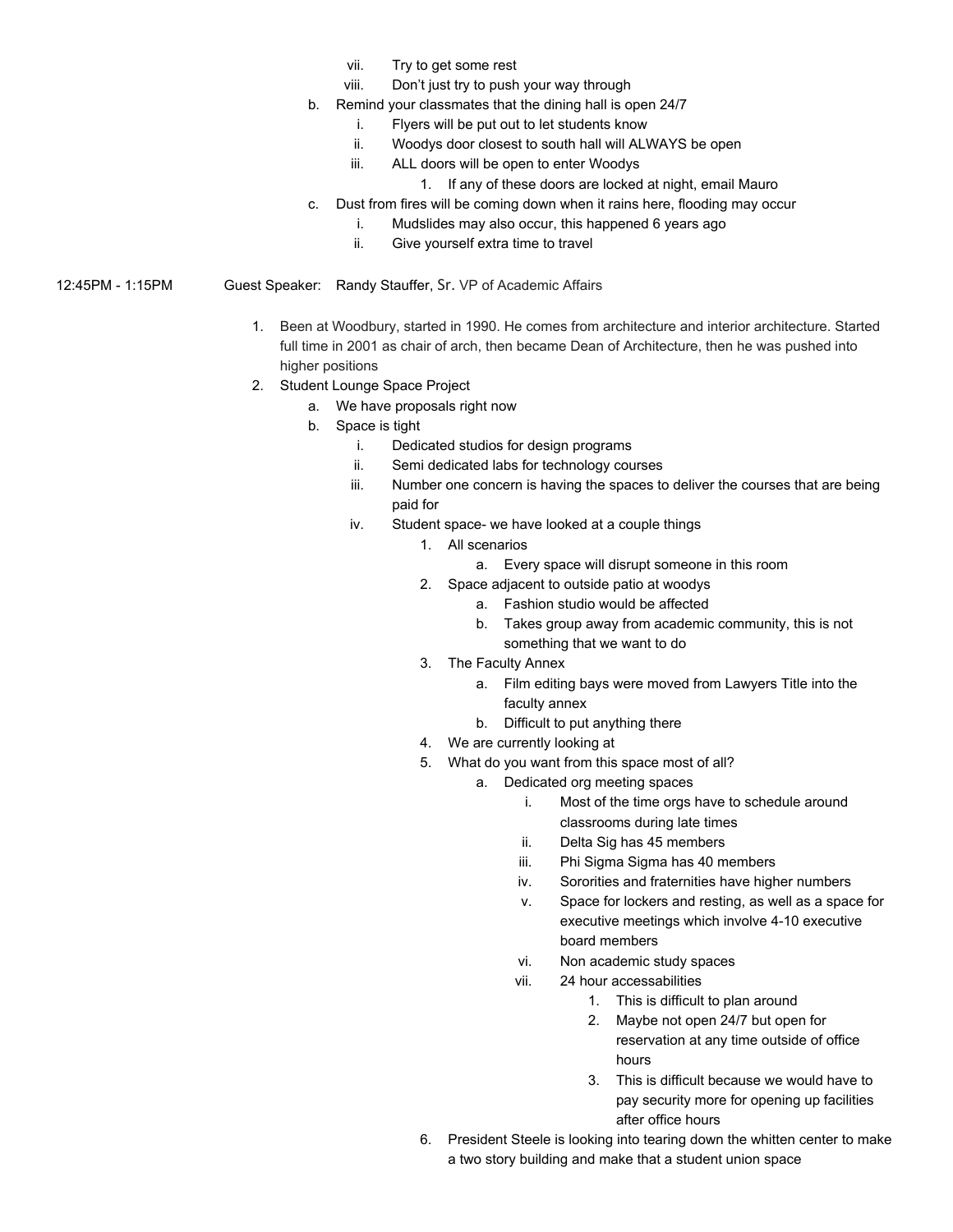- a. We are looking into left over spaces
- b. Corridor in Miller and school of Business to allow small groups in the areas
- c. Only places that are purely dedicated are the studios
- d. As a community, most of these spaces have to be shared, just like meeting rooms, computer labs and classrooms
- e. AIAS has started making a lounge space in the 5th year architecture building , there is a lounge-ish space in fashion studio, woodys cafe
	- i. Maybe more funding can be put into these areas
- 7. The company we are looking at is KI
	- a. ASWU does not want to bucket together with Randy is because of timing to provide lounge furniture in Woodys sooner rather than later
- 8. Another great space is behind the Whitten, outdoor furniture, can turn into a nice reception space
	- a. Bennet will send projects from last years' final from interior architecture
- 3. Events Block Day
	- a. Wednesdays at lunch
		- i. Quick analysis was done
		- ii. There was a block on Tuesdays 15 years ago, this stopped due to architecture studios starting at 1
		- iii. Wednesday's work best for students according to surveys
		- iv. This was best time for faculty as well
			- 1. Only 10 courses fell within this time frame, 3 were grad programs
		- v. Schedules have already been set for the spring, 6 classes were set during this time. Randy reached out to them to see if they would be willing to change this
		- vi. Next fall, there will be a definite events block
			- 1. As of right now there are only 2 classes scheduled for this time
			- 2. Library course and film production course
		- vii. Faculty wanted this as well to have faculty wide meetings
- 4. Course Surveys
	- a. The difficulty from student perspective is that there is never enough time to complete these evaluations
	- b. Can extend it past the day you get your grades because it will more than likely change your opinion
	- c. Teachers will not get results until after they have submitted grades for the same reason
	- d. Time frame in which you have the maximum amount of time
		- i. You have 21 days to fill out course for traditional courses
			- 1. Open on nov 7th, close on the 28th
		- ii. 7 week course give 14 days to complete
		- iii. 5 week course gives you 7 days to complete
	- e. Encourage faculty to let you finish your survey during class
	- f. You will get notices on moodle
	- g. These are beneficial to the students that will be taking the same course in the future i. Comments should be productive to help the students that come after you
	- h. How many students on average submit their evaluations?
		- i. About 33%
		- ii. Talk to chairs for immediate problems
			- 1. If you are not getting a satisfactory response, reach out to dean
			- 2. If still no response, reach out to Randy
- 5. National survey of student engagement
	- a. This is done every 2-3 years
	- b. Students self report different experiences that they've had on campus
		- i. Tend to be academic questions, but not limited to academic